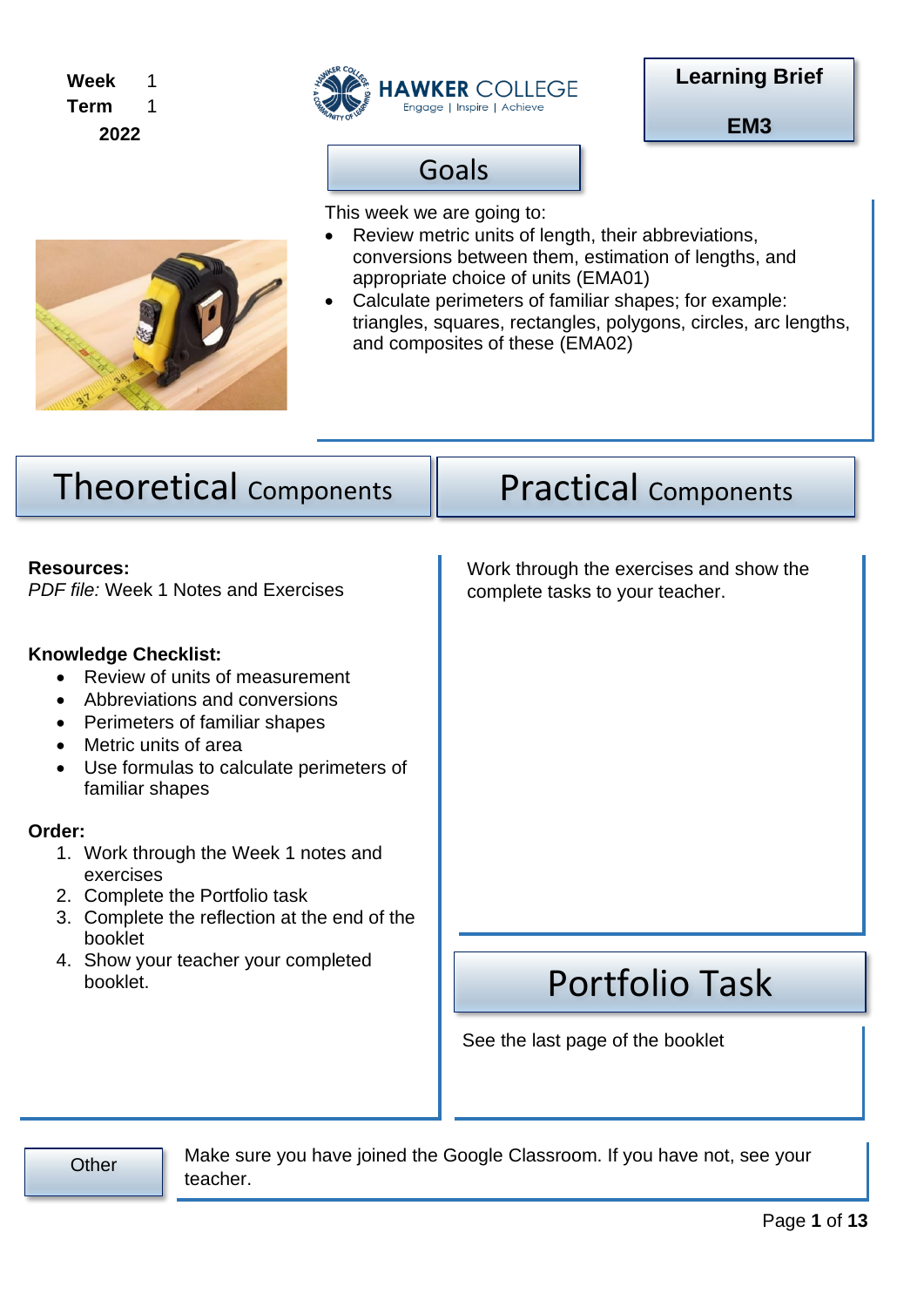# **ESSENTIAL MATHEMATICS 3**

### WEEK 1 – PERIMETER

# **Length**

In the metric system, the metre is the basic unit for measuring length. Originally one metre was defined as to be one ten-millionth of the distance from the equator to the North Pole at sea level. All other length measurements are based on the length of 1 metre.

Everything in maths that relates to the 'real world' has units. If there is a point to it, there are units attached to it. Sometimes the units could be people, buildings, cars, food, shapes… Basically, units relate to the **WHAT** in mathematics, and you should **ALWAYS** use them. This helps to convey a clear message to the reader about **WHAT** you are talking about.

Distances are usually measured in one of the following units:

- Millimetres (mm)
- Centimetres (cm)
- Metres (m)
- Kilometres (km)

You would be used to most of these through previous experiences in measuring heights, lengths, drawing with your rulers, measuring objects or distances between places.

> 1  $cm = 10$  mm  $1 m = 100 cm = 1,000 mm$  $1 \text{ km} = 1,000 \text{ m} = 100,000 \text{ cm} = 1,000,000 \text{ mm}$

To move from larger length units to smaller length units, **MULTIPLY** each step.

To move from smaller length units to larger length units, **DIVIDE** each step.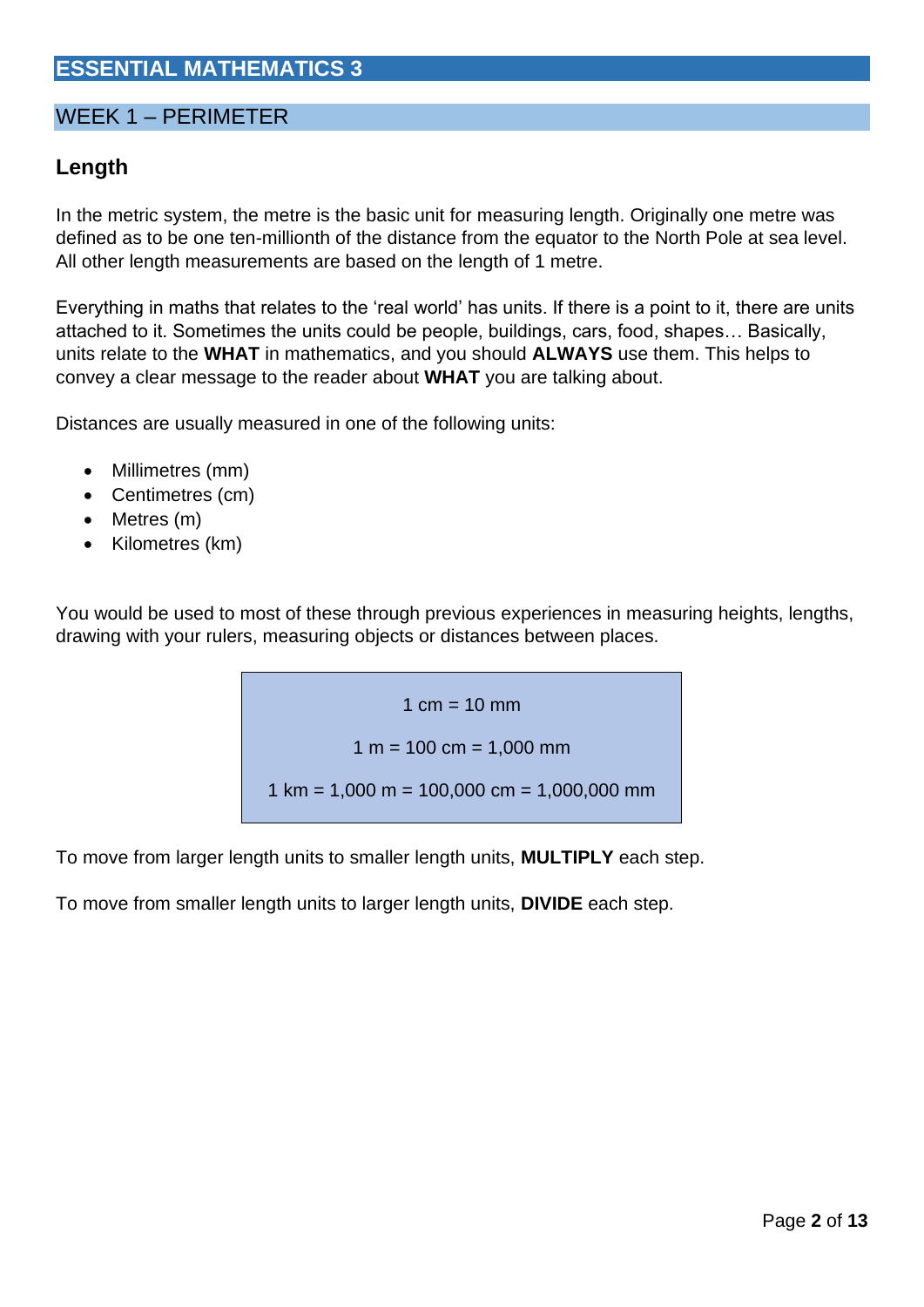

### Example 1

Convert 5 m to cm.

| Solution                                                                        |             |               |  |  |  |
|---------------------------------------------------------------------------------|-------------|---------------|--|--|--|
| $5 m = ? cm$                                                                    |             |               |  |  |  |
| $5 \times 100 = 500$                                                            |             |               |  |  |  |
| So, $5 m = 500 cm$                                                              |             |               |  |  |  |
| Exercise 1                                                                      |             |               |  |  |  |
| 1. For each of these conversions, state whether you need to multiply or divide. |             |               |  |  |  |
| a. km to m                                                                      | b. mm to cm | c. cm to m    |  |  |  |
| d. m to km                                                                      | e. m to cm  | m to mm<br>f. |  |  |  |

2. Complete the following conversions of the units.

|  | a. $3 \text{ cm} =$ | mm | b. $5 m =$ | cm |
|--|---------------------|----|------------|----|
|--|---------------------|----|------------|----|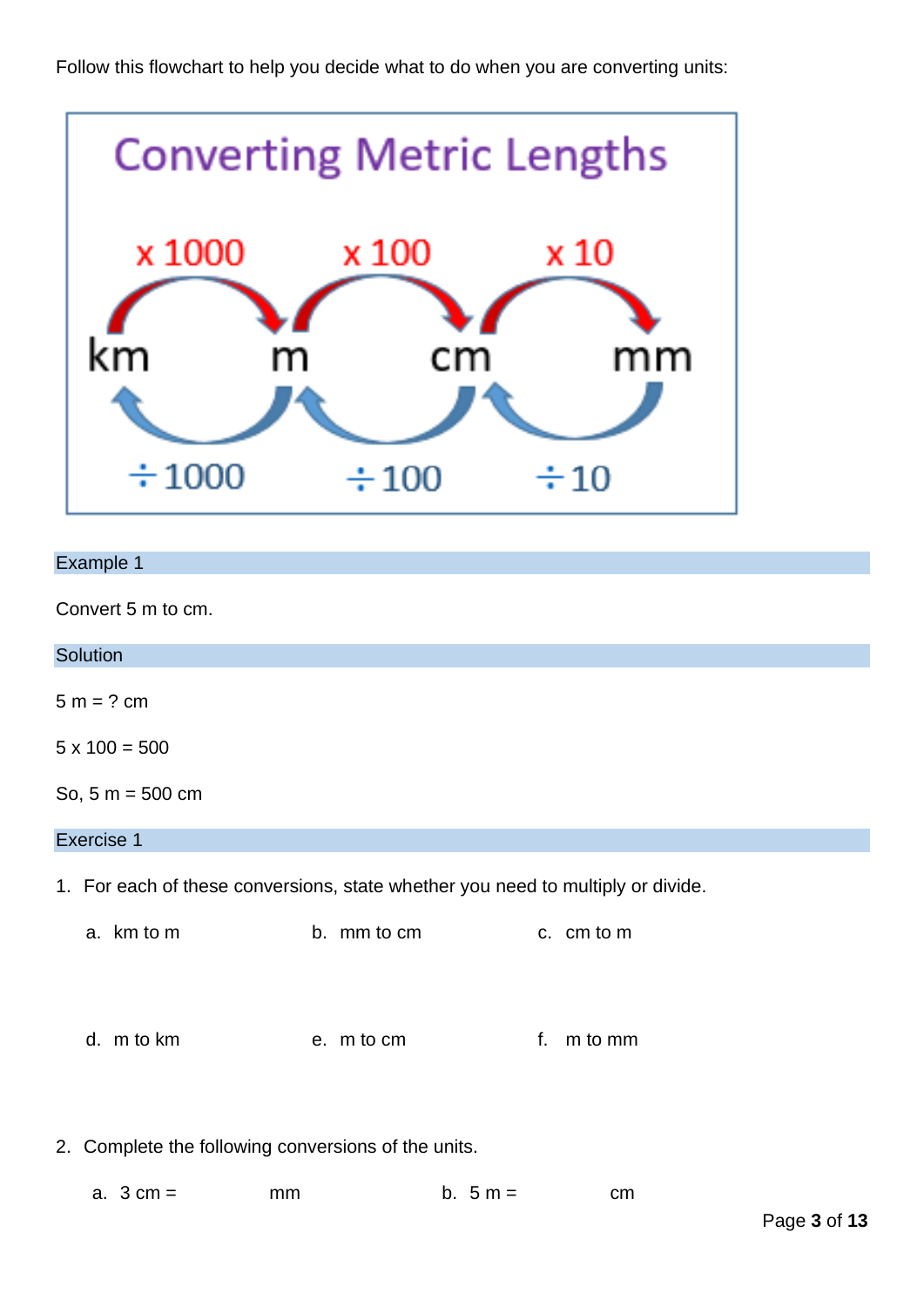| c. $2 km =$           | m  | d. $30 \text{ mm} =$ | cm |
|-----------------------|----|----------------------|----|
| e. $60 \text{ cm} =$  | mm | f. $250 m =$         | km |
| g. $4500 \text{ m} =$ | km | h. $90 m =$          | cm |

3. When Nic went canoeing, he paddled down three 540 metre rapids and two 860 metre rapids. a. Calculate the length of the rapids in metres.

b. Express this distance in kilometres.

4. Convert your height into centimetres.

## **Perimeter**

When we measure the distance around the outside of a shape, we measure its perimeter. Home renovators use perimeter calculations to work out quantities of a variety of materials they need to order.

For example, most local councils require homeowners to fence their block of land. The amount of fencing materials required, and the costs are related to the perimeter of the block of land.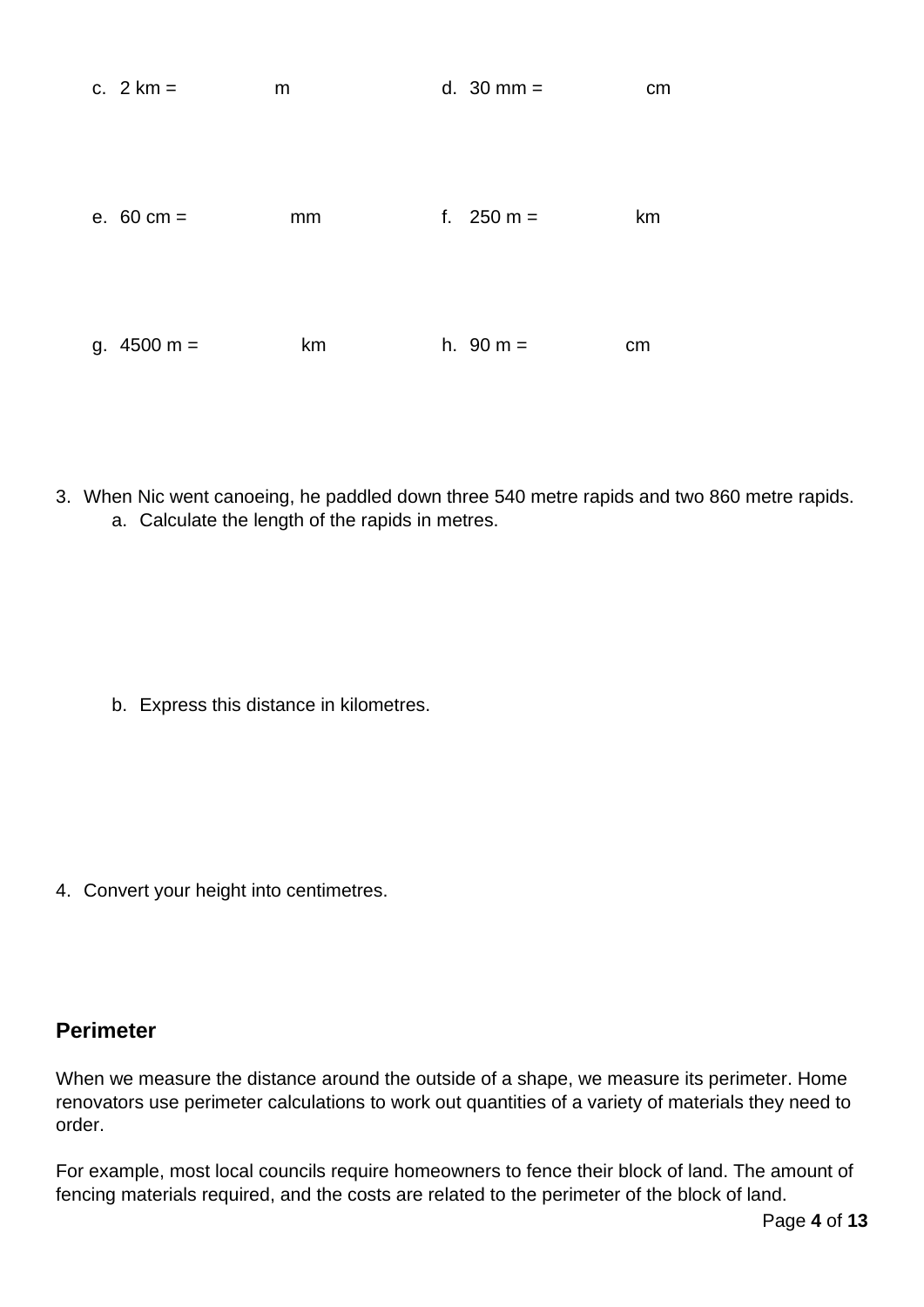The diagram shows a block of land.

- a. What is the perimeter of the block?
- b. The front of the block already has a fence, but Kyle needs to fence the sides and the back of the block. The fencing will cost \$49 per metre. Calculate the total cost of the fence.



#### **Solution**

- a. To calculate the perimeter, we need to add all the sides together. Perimeter =  $13 m + 28 m + 44 m + 25 m = 110 m$
- b. To calculate the length of the new fence, add the three unfenced lengths together. Length =  $28 m + 44 m + 25 m = 97 m$ Each metre of fence costs \$49. Total cost =  $$49 \times 97 = $4753$ .

### **Perimeter using circles**

The **diameter** of a circle is a line that goes from one side of a circle to the other, through the centre. It is always twice as long as the **radius**, which goes from the centre of the circle to the circular edge.

The perimeter, or distance around the outside, of a circle is called the **circumference**. The formula for the circumference of a circle is:

$$
C = \pi \times d \text{ or}
$$

$$
C = 2 \times \pi \times r
$$

where *d* is the diameter and *r* is the radius.

 $\pi$  is the ratio of the circumference to the diameter of a circle. Its decimal value is 3.141592654…….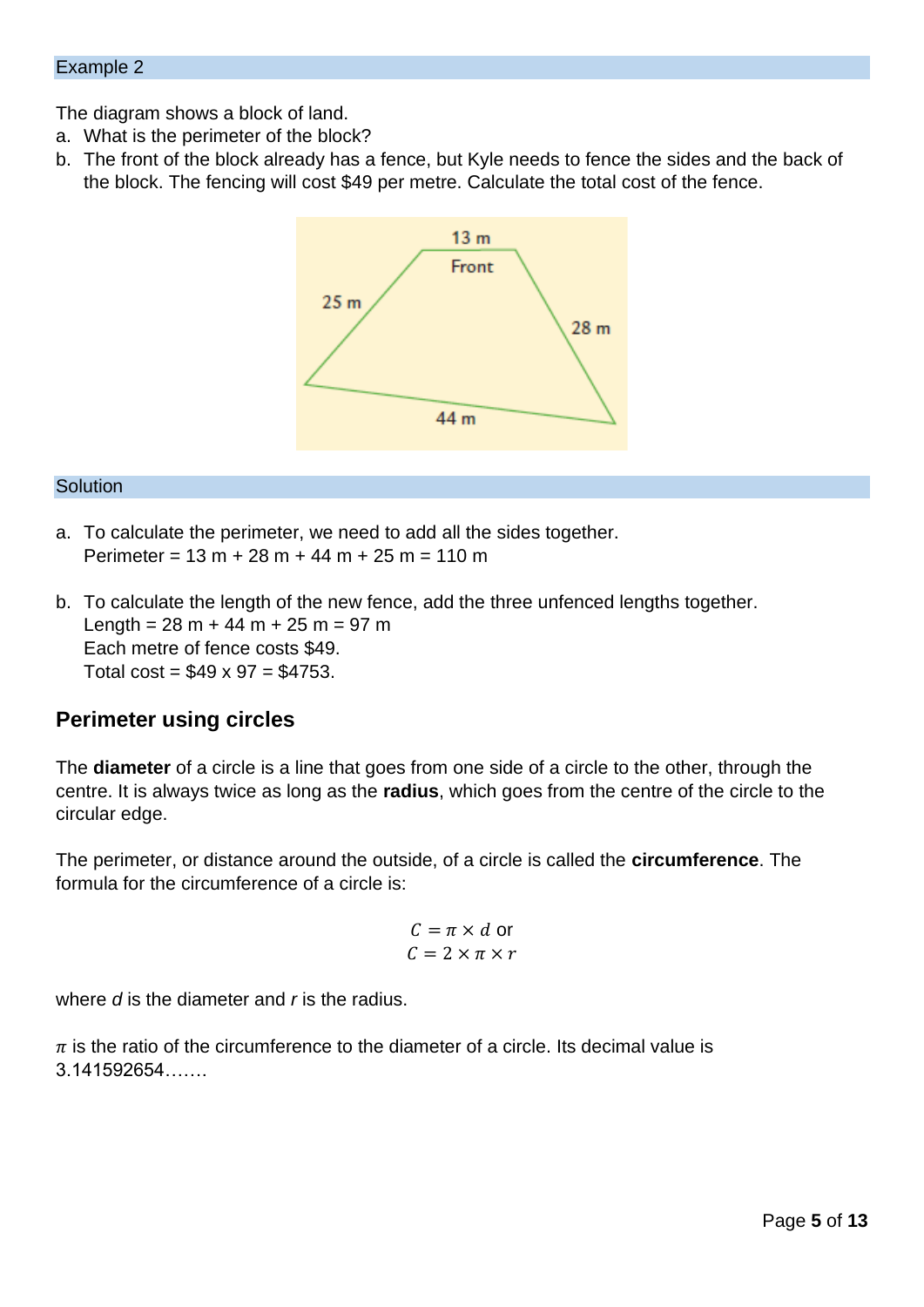# **Arc length**

The diagram below shows a sector of a circle. It has been formed by an angle of size  $\theta$  centred at the origin and has an arc length (the curved part of the perimeter) of length  $l$ .



A sector of a circle with arc length  $l$ , formed by an angle of  $\theta$ .

We can see that a certain portion of the area of the circle has been cut out to form the sector. This is the same as the portion of the total angle that has been cut out to form  $\theta$ , and is also the same as the portion of the circumference that is the arc length  $l$ .

In a circle of radius r, we can find the arc *l* formed by an angle of  $\theta$  by using the formula  $l =$  $2\pi r \times \frac{\theta}{\sqrt{2\pi}}$ 360°

#### Example 3

Calculate the circumference of this circle, correct to one decimal place.



### **Solution**

 $r = 8$  cm and  $C = 2 \times \pi \times r$  $C = 2 \times \pi \times 8$  $C = 50.2654$  cm  $C = 50.3$  cm, to one decimal place.

The perimeter of this circle is 50.3 cm.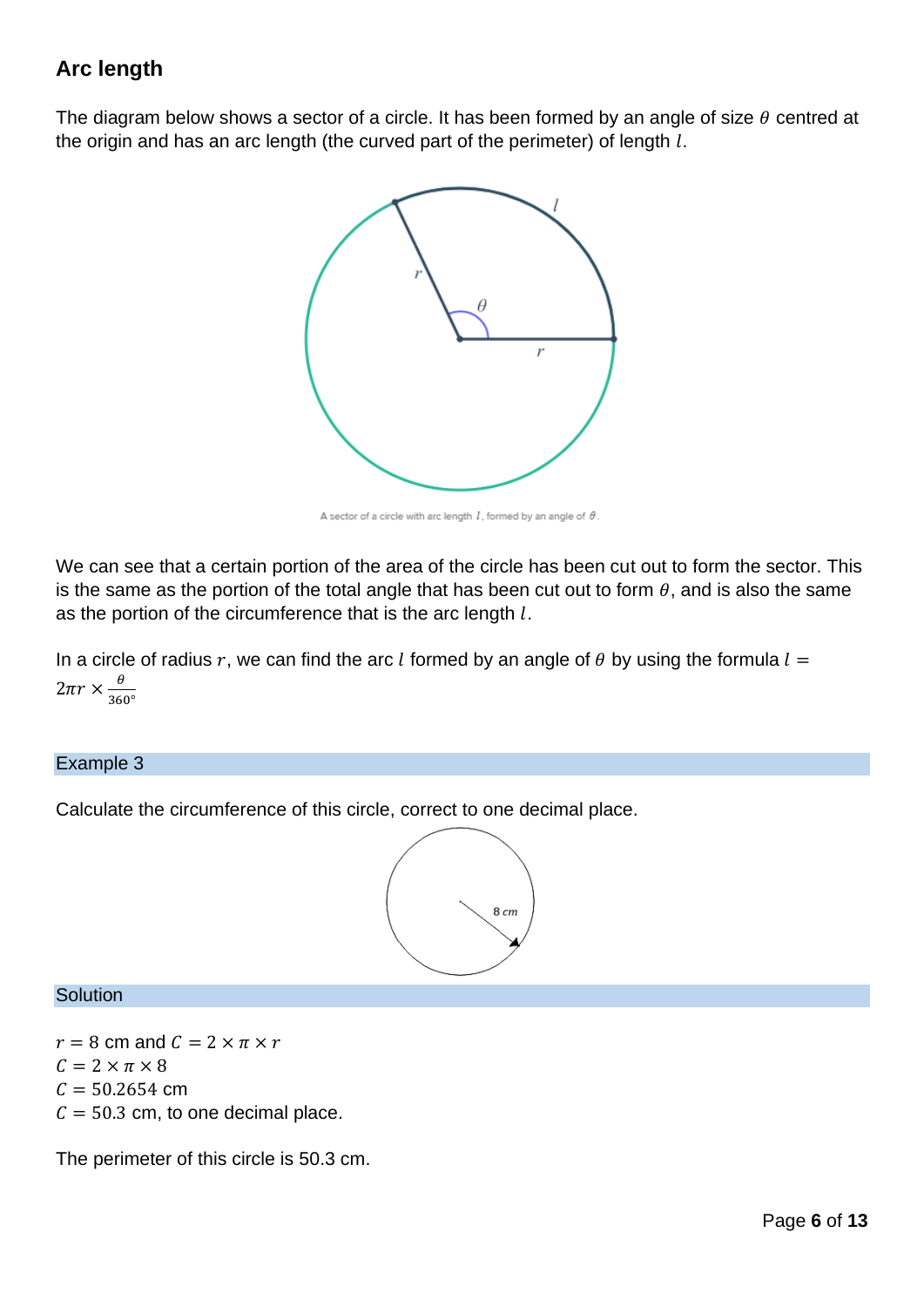### Exercise 2

1. Find the perimeter of this shape.



2. Find the perimeter of this shape.



3. Find the perimeter of this shape.

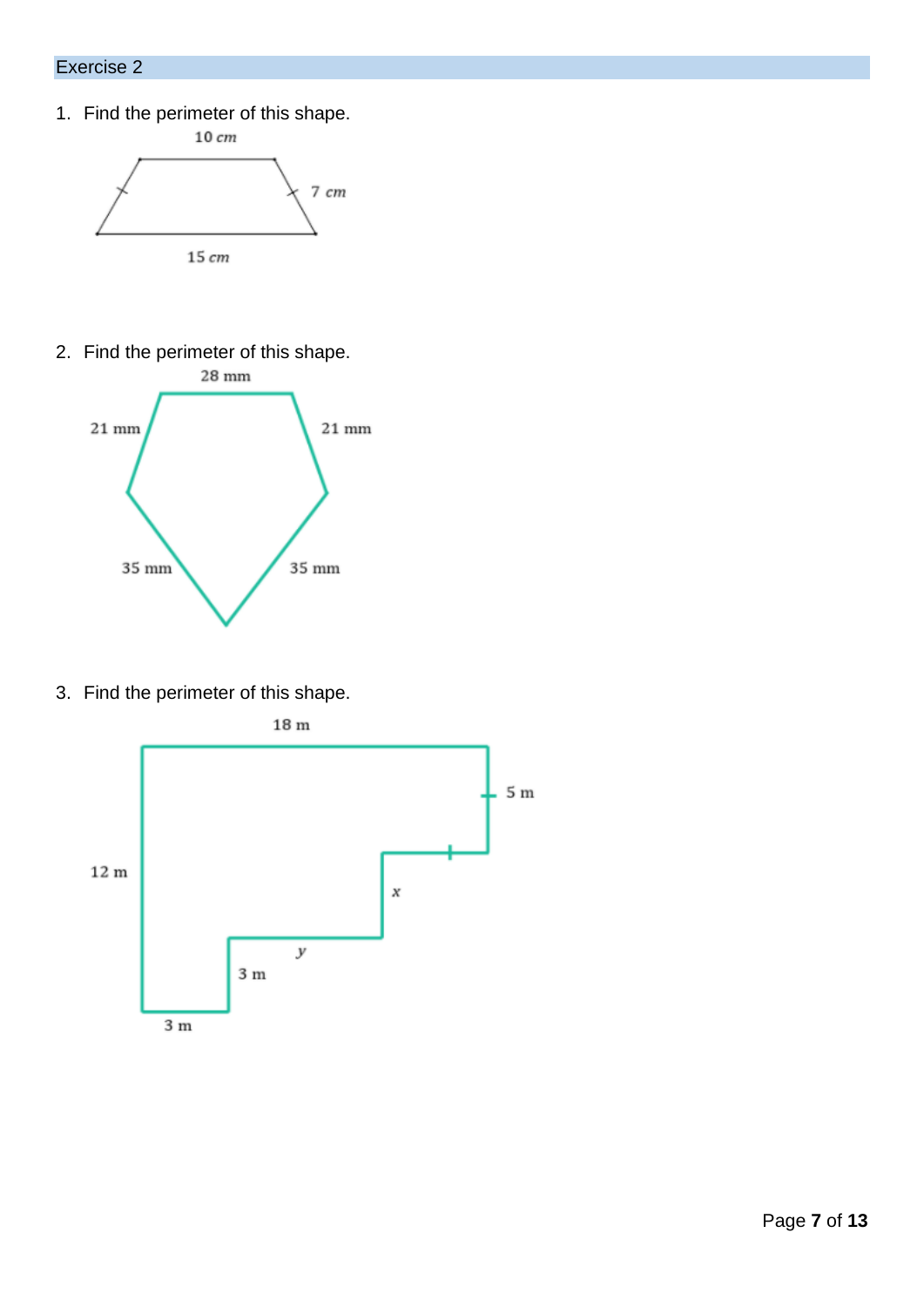4. How would you find the perimeter of a regular pentagon? What tools or instruments might you need? Explain your method.



5. How would you find the perimeter of this shape? What tools or instruments might you need? Explain your method.

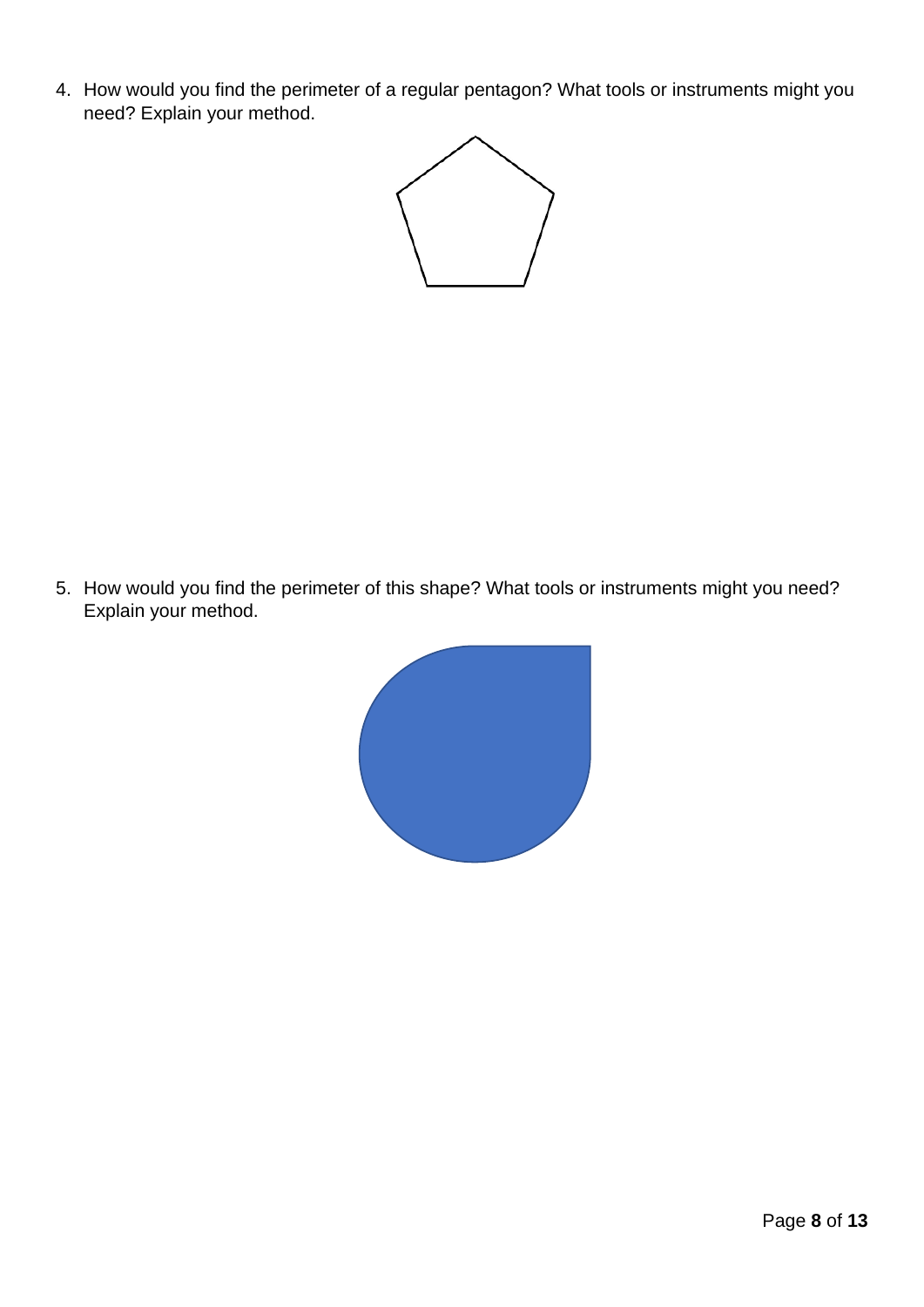6. Find the perimeter of this shape.



The base of the rectangle is 8 cm, and the height is 6 cm.

7. Find the arc length of the circle.

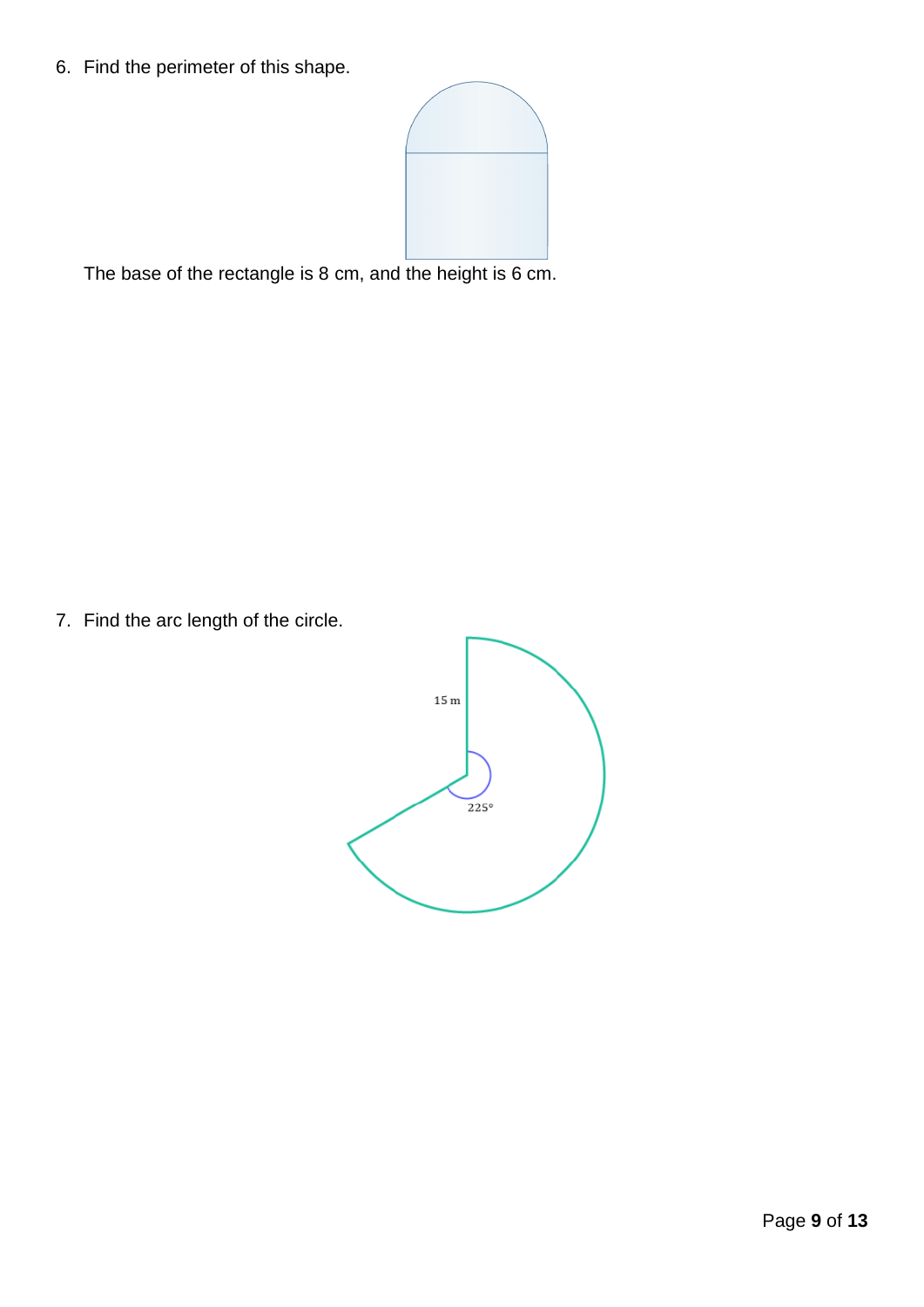8. Find the perimeter of the arch shown. Give your answer to two decimal places,





The first rectangle has a perimeter of 30 units and an area of 50 square units. The second rectangle has a perimeter of 24 units and an area of 20 square units.

Zoe wonders if she could find a rectangle, with a side of length 10 units, whose perimeter and area have the same numerical value,

Hint: Area of rectangles = length x width Can you find an example of such a rectangle?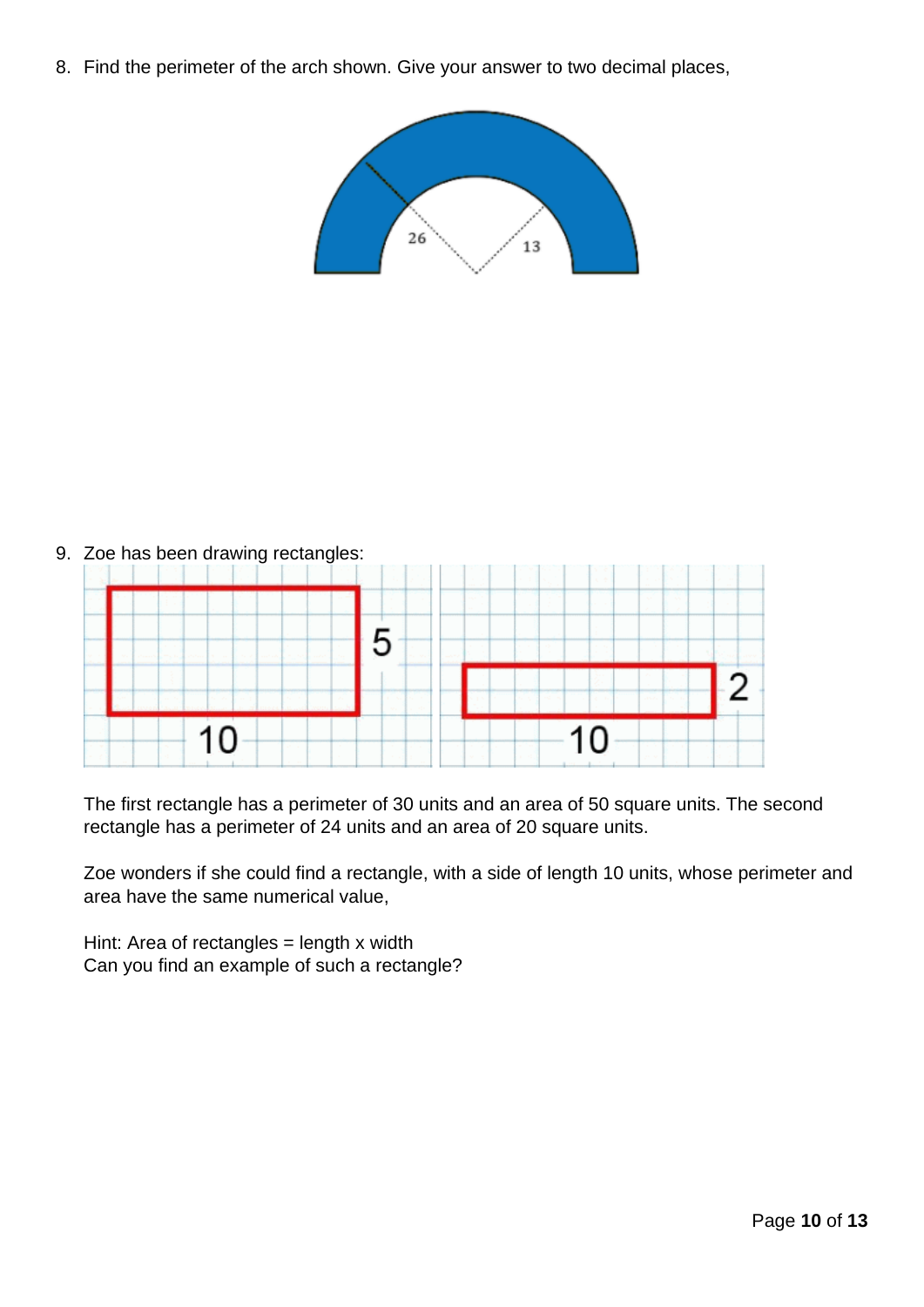What is the perimeter of the school around the main buildings? (You may need to go for a walk around the school)

1. What tools or instruments might you need?

2. What is your estimate for the perimeter of the school (in metres)? Make sure you write your estimate on the whiteboard for others to see.

3. What is the class average "estimate"? Show your working.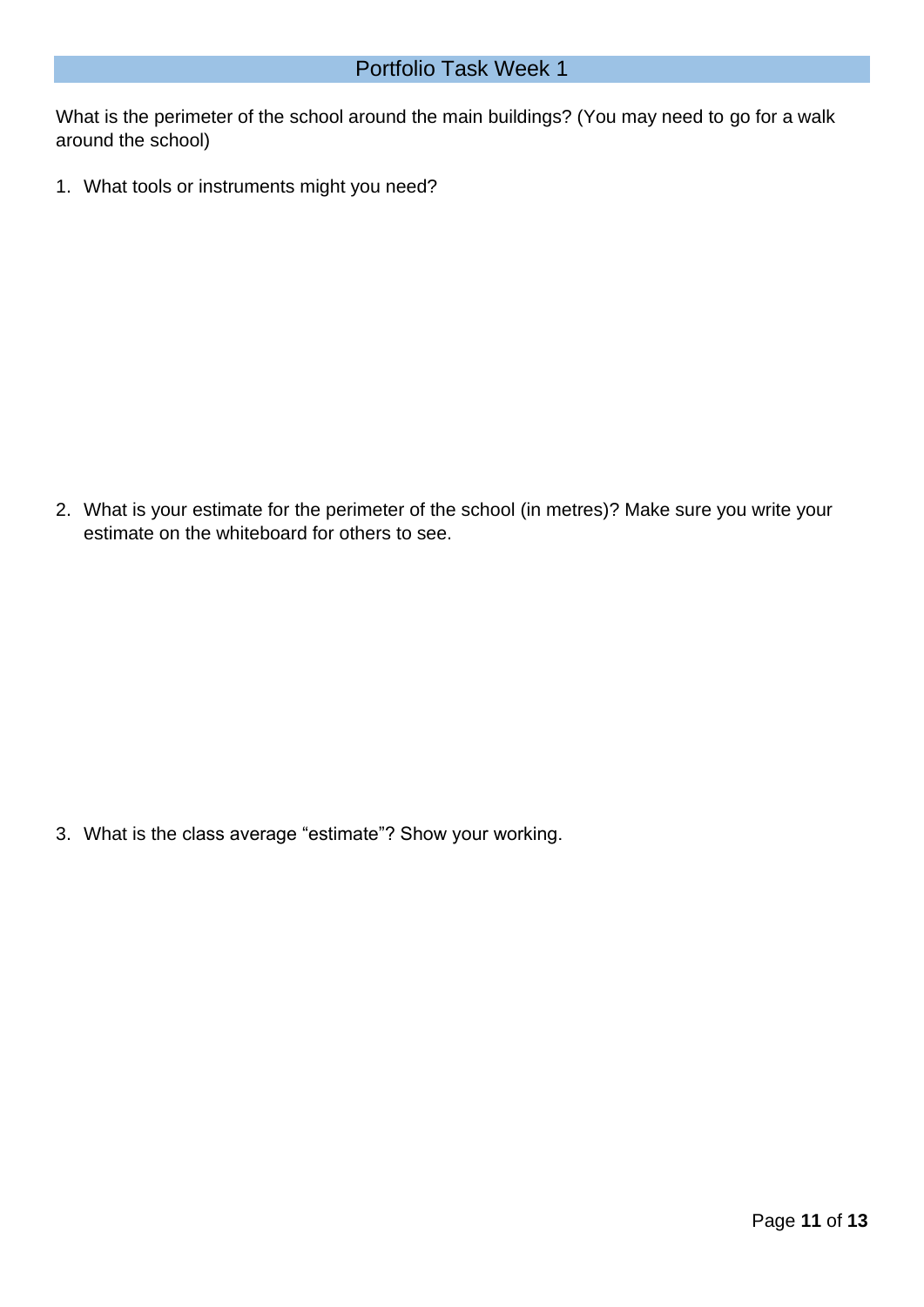4. Measure the perimeter of the school (you may use the trundle wheel provided). How close was your guess?

5. Explain or describe another method that you could use to find the perimeter around the school.